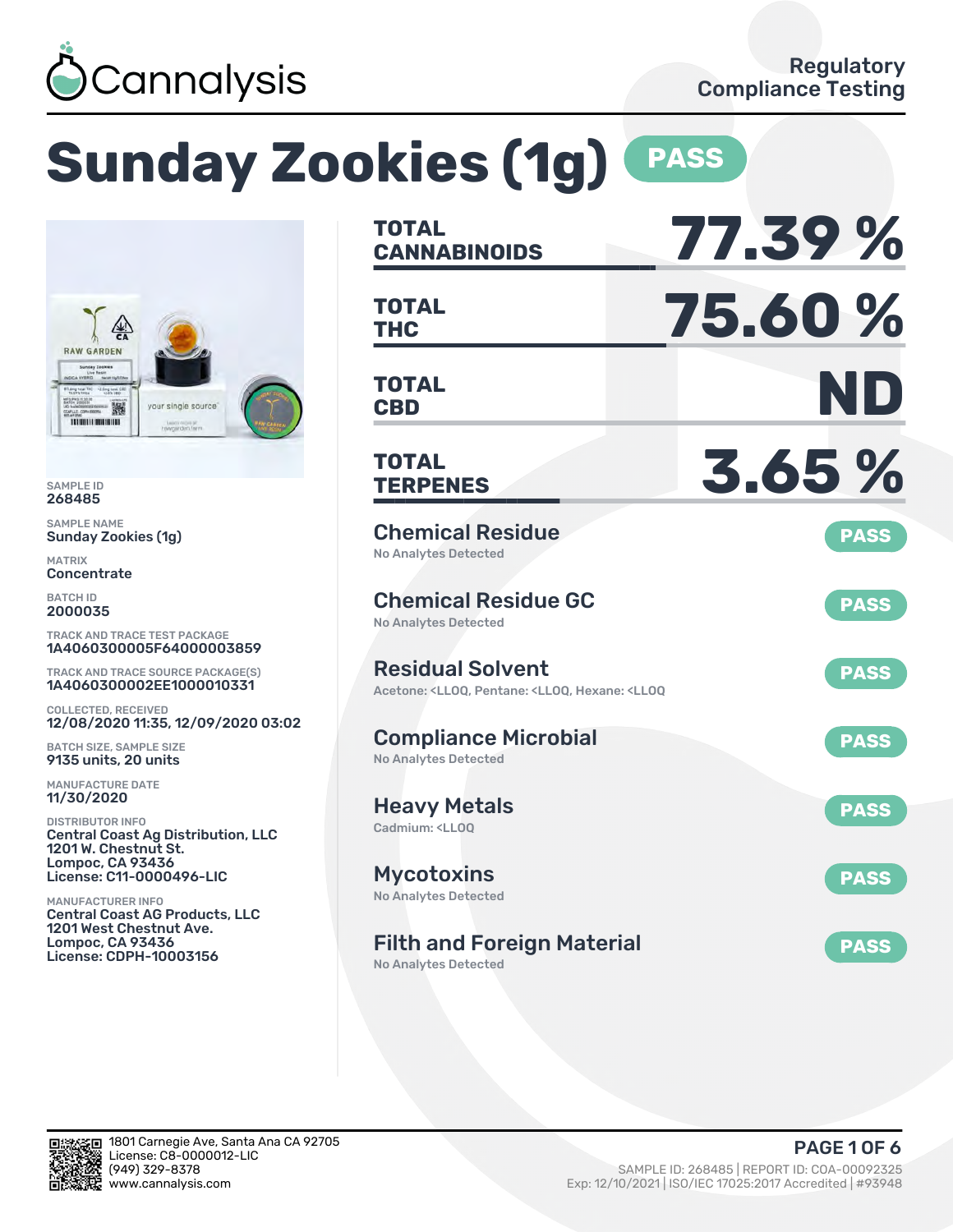

## CANNABINOID ANALYSIS

TOTAL THC,CBD, and CANNABINOIDS value(s) have been decarboxylated.

| TOTAL THC:          | 756.0 mg/g (75.60 %), 756 mg per package |
|---------------------|------------------------------------------|
| TOTAL CBD:          | ND.                                      |
| TOTAL CANNABINOIDS: | 773.9 mg/g (77.39 %)                     |

UNIT OF MEASUREMENT: Milligrams per Gram(mg/g)

| <b>ANALYTE</b>         | <b>RESULT</b>        | LOD    | <b>LLOO</b> | <b>ANALYTE</b>   | <b>RESULT</b>         | LOD    | <b>LLOO</b> |
|------------------------|----------------------|--------|-------------|------------------|-----------------------|--------|-------------|
| THCa                   | 832.4 mg/g (83.24 %) | 0.2000 | 0.4000      | CBD <sub>v</sub> | ND.                   | 0.2000 | 0.4000      |
| D9THC                  | 25.98 mg/g (2.598 %) | 0.2000 | 0.4000      | CBGa             | 16.73 mg/g (1.673 %)  | 0.2000 | 0.4000      |
| D8THC                  | ND                   | 0.2000 | 0.4000      | <b>CBG</b>       | 3.282 mg/g (0.3282 %) | 0.2000 | 0.4000      |
| <b>THC<sub>v</sub></b> | <b>ND</b>            | 0.2000 | 0.4000      | CBN              | ND.                   | 0.2000 | 0.4000      |
| CBDa                   | <b>ND</b>            | 0.2000 | 0.4000      | CBC              | <b>ND</b>             | 0.2000 | 0.4000      |
| CBD                    | <b>ND</b>            | 0.2000 | 0.4000      |                  |                       |        |             |

#### ADDITIONAL INFORMATION

| Method:              | SOP-TECH-001 | Sample Prepped: 12/09/2020 16:49  | Sample Approved: 12/10/2020 11:02  |  |
|----------------------|--------------|-----------------------------------|------------------------------------|--|
| Instrument: UPLC-DAD |              | Sample Analyzed: 12/09/2020 20:00 | Prep-Analytical Batch: 24315-18930 |  |



## TERPENE ANALYSIS

| UNIT OF MEASUREMENT: | Milligrams per Gram(mg/g) |
|----------------------|---------------------------|
|                      |                           |

| <b>ANALYTE</b>          | <b>RESULT</b>                                                                                                   | <b>LOD</b> | <b>LLOQ</b> | <b>ANALYTE</b>                                                             | <b>RESULT</b>                                 | <b>LOD</b> |  |
|-------------------------|-----------------------------------------------------------------------------------------------------------------|------------|-------------|----------------------------------------------------------------------------|-----------------------------------------------|------------|--|
| 3-Carene                | <b>ND</b>                                                                                                       | 0.5000     | 1.000       | Alpha bisabolol                                                            | 1.060 mg/g $(0.1060\%)$                       | 0.5000     |  |
| Alpha cedrene           | ND.                                                                                                             | 0.5000     | 1.000       | Alpha humulene                                                             | 3.800 mg/g (0.3800 %)                         | 0.5000     |  |
| Alpha pinene            | 1.364 mg/g $(0.1364\%)$                                                                                         | 0.5000     | 1.000       | Alpha terpinene                                                            | <b>ND</b>                                     | 0.5000     |  |
| Alpha terpineol         | 0.7798 mg/g $(0.0780\%)$                                                                                        | 0.3300     | 0.6500      | Beta caryophyllene                                                         | 13.10 mg/g (1.310 %)                          | 0.5000     |  |
| Beta myrcene            | 8.120 mg/g (0.8120 %)                                                                                           | 0.5000     | 1.000       | Beta pinene                                                                | <ll0q< td=""><td>0.6100</td><td></td></ll0q<> | 0.6100     |  |
| <b>Borneol</b>          | ND.                                                                                                             | 0.5000     | 1.000       | Camphene                                                                   | <b>ND</b>                                     | 0.5000     |  |
| Camphor                 | <b>ND</b>                                                                                                       | 0.5000     | 1.000       | Caryophyllene oxide <lloq< td=""><td></td><td>0.5000</td><td></td></lloq<> |                                               | 0.5000     |  |
| Cedrol                  | <b>ND</b>                                                                                                       | 0.5000     | 1.000       | Cis nerolidol                                                              | <b>ND</b>                                     | 0.5000     |  |
| Eucalyptol              | <b>ND</b>                                                                                                       | 0.5000     | 1.000       | Fenchol                                                                    | <ll0q< td=""><td>0.5000</td><td></td></ll0q<> | 0.5000     |  |
| Fenchone                | <b>ND</b>                                                                                                       | 0.5000     | 1.000       | Gamma terpinene                                                            | <b>ND</b>                                     | 0.5000     |  |
| Gamma terpineol         | <b>ND</b>                                                                                                       | 0.1000     | 0.2100      | Geranyl acetate                                                            | <b>ND</b>                                     | 0.5000     |  |
| Guaiol                  | <lloq< td=""><td>0.5000</td><td>1.000</td><td>Isoborneol</td><td><b>ND</b></td><td>0.5000</td><td></td></lloq<> | 0.5000     | 1.000       | Isoborneol                                                                 | <b>ND</b>                                     | 0.5000     |  |
| Isopulegol              | <b>ND</b>                                                                                                       | 0.5000     | 1.000       | Limonene                                                                   | 4.268 mg/g $(0.4268\%)$                       | 0.5000     |  |
| Linalool                | 2.503 mg/g (0.2503 %)                                                                                           | 0.5000     | 1.000       | Menthol                                                                    | <b>ND</b>                                     | 0.5000     |  |
| Ocimene 1               | ND.                                                                                                             | 0.1600     | 0.3100      | Ocimene 2                                                                  | 1.560 mg/g $(0.1560\%)$                       | 0.3500     |  |
| P-cymene                | <b>ND</b>                                                                                                       | 0.5200     | 1.050       | P-mentha-1,5-diene ND                                                      |                                               | 0.5000     |  |
| Pulegone                | <b>ND</b>                                                                                                       | 0.5000     | 1.000       | Sabinene                                                                   | <b>ND</b>                                     | 0.5000     |  |
| Sabinene hydrate        | <b>ND</b>                                                                                                       | 0.5000     | 1.000       | Terpinolene                                                                | <b>ND</b>                                     | 0.5000     |  |
| Trans beta farnesene ND |                                                                                                                 | 0.5000     | 1.000       | <b>Trans nerolidol</b>                                                     | <b>ND</b>                                     | 0.5000     |  |
| Valencene               | <b>ND</b>                                                                                                       | 0.5000     | 1.000       |                                                                            |                                               |            |  |

#### ADDITIONAL INFORMATION

Method: SOP-TECH-027 Sample Prepped: 12/09/2020 13:07 Sample Approved: 12/10/2020 15:53 Prep-Analytical Batch: 24302-18902

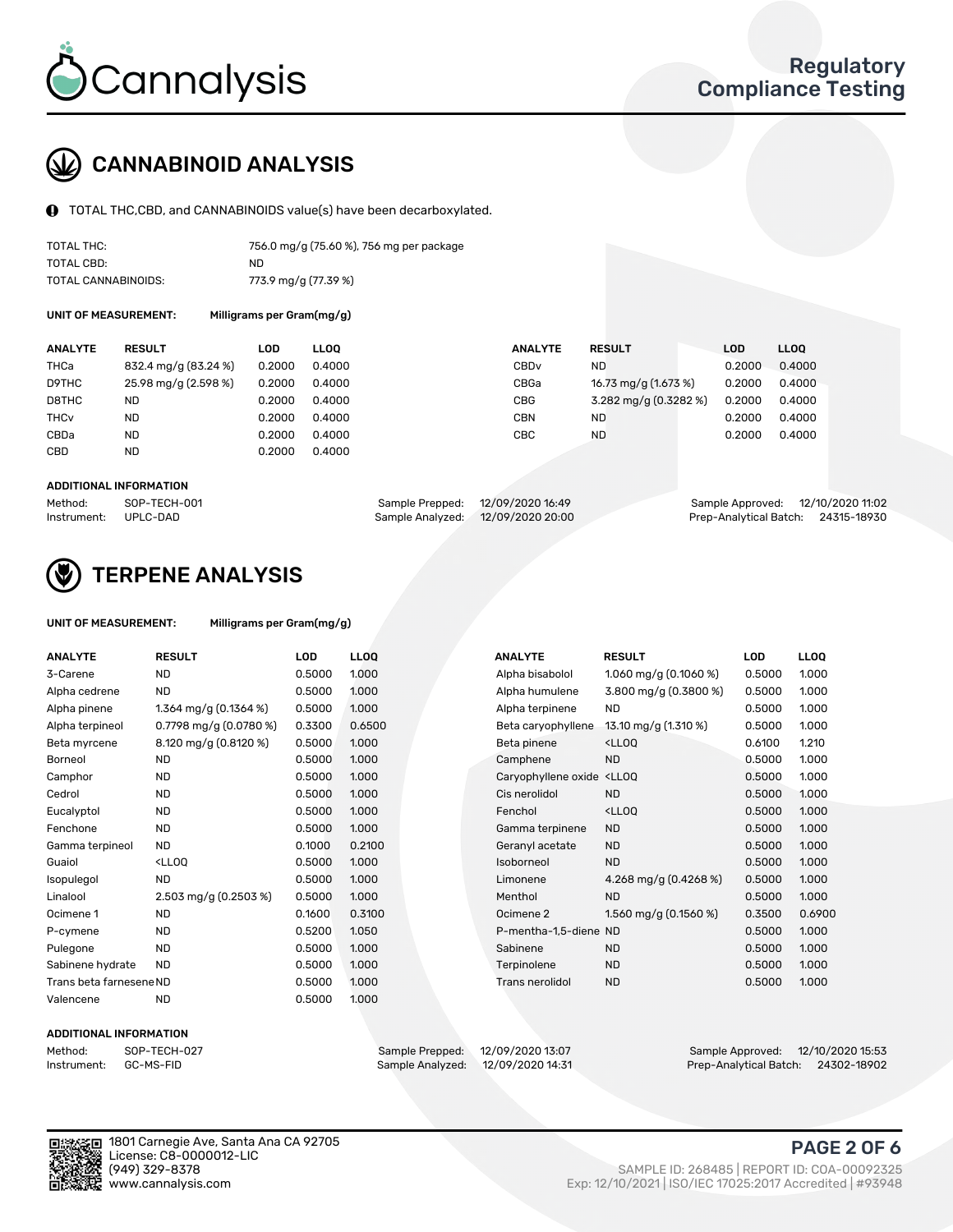

## CHEMICAL RESIDUE ANALYSIS PASS

UNIT OF MEASUREMENT: Micrograms per Gram(ug/g)

| <b>ANALYTE</b>    | <b>RESULT</b> | LOD    | <b>LLOQ</b> | <b>ACTION LEVEL</b> |      | <b>ANALYTE</b>      | <b>RESULT</b> | LOD    | <b>LLOQ</b> | <b>ACTION LEVEL</b> |      |
|-------------------|---------------|--------|-------------|---------------------|------|---------------------|---------------|--------|-------------|---------------------|------|
| Abamectin         | <b>ND</b>     | 0.0200 | 0.0400      | 0.1000              | Pass | Acephate            | <b>ND</b>     | 0.0200 | 0.0400      | 0.1000              | Pass |
| Acequinocyl       | <b>ND</b>     | 0.0200 | 0.0400      | 0.1000              | Pass | Acetamiprid         | <b>ND</b>     | 0.0200 | 0.0400      | 0.1000              | Pass |
| Aldicarb          | <b>ND</b>     | 0.0200 | 0.0400      | 0.0                 | Pass | Azoxystrobin        | <b>ND</b>     | 0.0200 | 0.0400      | 0.1000              | Pass |
| <b>Bifenazate</b> | <b>ND</b>     | 0.0200 | 0.0400      | 0.1000              | Pass | <b>Bifenthrin</b>   | <b>ND</b>     | 0.0200 | 0.0400      | 3.000               | Pass |
| <b>Boscalid</b>   | <b>ND</b>     | 0.0200 | 0.0400      | 0.1000              | Pass | Carbaryl            | <b>ND</b>     | 0.0200 | 0.0400      | 0.5000              | Pass |
| Carbofuran        | <b>ND</b>     | 0.0200 | 0.0400      | 0.0                 | Pass | Chlorantraniliprole | <b>ND</b>     | 0.0200 | 0.0400      | 10.00               | Pass |
| Clofentezine      | <b>ND</b>     | 0.0200 | 0.0400      | 0.1000              | Pass | Coumaphos           | <b>ND</b>     | 0.0200 | 0.0400      | 0.0                 | Pass |
| Cyfluthrin        | <b>ND</b>     | 0.4000 | 1.000       | 2.000               | Pass | Cypermethrin        | <b>ND</b>     | 0.4000 | 1.000       | 1.000               | Pass |
| Daminozide        | <b>ND</b>     | 0.0200 | 0.0400      | 0.0                 | Pass | Diazinon            | <b>ND</b>     | 0.0200 | 0.0400      | 0.1000              | Pass |
| <b>Dichlorvos</b> | <b>ND</b>     | 0.0200 | 0.0400      | 0.0                 | Pass | Dimethoate          | <b>ND</b>     | 0.0200 | 0.0400      | 0.0                 | Pass |
| Dimethomorph      | <b>ND</b>     | 0.0200 | 0.0400      | 2.000               | Pass | Ethoprophos         | <b>ND</b>     | 0.0200 | 0.0400      | 0.0                 | Pass |
| Etofenprox        | <b>ND</b>     | 0.0200 | 0.0400      | 0.0                 | Pass | Etoxazole           | <b>ND</b>     | 0.0200 | 0.0400      | 0.1000              | Pass |
| Fenhexamid        | <b>ND</b>     | 0.0200 | 0.0400      | 0.1000              | Pass | Fenoxycarb          | <b>ND</b>     | 0.0200 | 0.0400      | 0.0                 | Pass |
| Fenpyroximate     | <b>ND</b>     | 0.0200 | 0.0400      | 0.1000              | Pass | Fipronil            | <b>ND</b>     | 0.0400 | 0.1000      | 0.0                 | Pass |
| Flonicamid        | <b>ND</b>     | 0.0200 | 0.0400      | 0.1000              | Pass | Fludioxonil         | <b>ND</b>     | 0.0200 | 0.0400      | 0.1000              | Pass |
| Hexythiazox       | <b>ND</b>     | 0.0200 | 0.0400      | 0.1000              | Pass | Imazalil            | <b>ND</b>     | 0.0200 | 0.0400      | 0.0                 | Pass |
| Imidacloprid      | <b>ND</b>     | 0.0200 | 0.0400      | 5.000               | Pass | Kresoxim methyl     | <b>ND</b>     | 0.0200 | 0.0400      | 0.1000              | Pass |
| Malathion         | <b>ND</b>     | 0.0200 | 0.0400      | 0.5000              | Pass | Metalaxyl           | <b>ND</b>     | 0.0200 | 0.0400      | 2.000               | Pass |
| Methiocarb        | <b>ND</b>     | 0.0200 | 0.0400      | 0.0                 | Pass | Methomyl            | <b>ND</b>     | 0.0200 | 0.0400      | 1.000               | Pass |
| Mevinphos         | <b>ND</b>     | 0.0200 | 0.0400      | 0.0                 | Pass | Myclobutanil        | <b>ND</b>     | 0.0200 | 0.0400      | 0.1000              | Pass |
| Naled             | <b>ND</b>     | 0.0200 | 0.0400      | 0.1000              | Pass | Oxamyl              | <b>ND</b>     | 0.0200 | 0.0400      | 0.5000              | Pass |
| Paclobutrazol     | <b>ND</b>     | 0.0200 | 0.0400      | 0.0                 | Pass | Permethrins         | <b>ND</b>     | 0.0400 | 0.1000      | 0.5000              | Pass |
| Phosmet           | <b>ND</b>     | 0.0200 | 0.0400      | 0.1000              | Pass | Piperonyl butoxide  | <b>ND</b>     | 0.0200 | 0.0400      | 3.000               | Pass |
| Prallethrin       | <b>ND</b>     | 0.0200 | 0.0400      | 0.1000              | Pass | Propiconazole       | <b>ND</b>     | 0.0200 | 0.0400      | 0.1000              | Pass |
| Propoxur          | <b>ND</b>     | 0.0200 | 0.0400      | 0.0                 | Pass | Pyrethrins          | <b>ND</b>     | 0.0200 | 0.0400      | 0.5000              | Pass |
| Pyridaben         | <b>ND</b>     | 0.0200 | 0.0400      | 0.1000              | Pass | Spinetoram          | <b>ND</b>     | 0.0200 | 0.0400      | 0.1000              | Pass |
| Spinosad          | <b>ND</b>     | 0.0300 | 0.0700      | 0.1000              | Pass | Spiromesifen        | <b>ND</b>     | 0.0200 | 0.0400      | 0.1000              | Pass |
| Spirotetramat     | <b>ND</b>     | 0.0200 | 0.0400      | 0.1000              | Pass | Spiroxamine         | <b>ND</b>     | 0.0200 | 0.0400      | 0.0                 | Pass |
| Tebuconazole      | <b>ND</b>     | 0.0200 | 0.0400      | 0.1000              | Pass | Thiacloprid         | <b>ND</b>     | 0.0200 | 0.0400      | 0.0                 | Pass |
| Thiamethoxam      | <b>ND</b>     | 0.0200 | 0.0400      | 5.000               | Pass | Trifloxystrobin     | <b>ND</b>     | 0.0200 | 0.0400      | 0.1000              | Pass |
|                   |               |        |             |                     |      |                     |               |        |             |                     |      |

#### ADDITIONAL INFORMATION

Method: SOP-TECH-002 Sample Prepped: 12/09/2020 19:20 Sample Approved: 12/10/2020 09:59 Instrument: LC-MS/MS Sample Analyzed: 12/09/2020 19:25 Prep-Analytical Batch: 24330-18925



PAGE 3 OF 6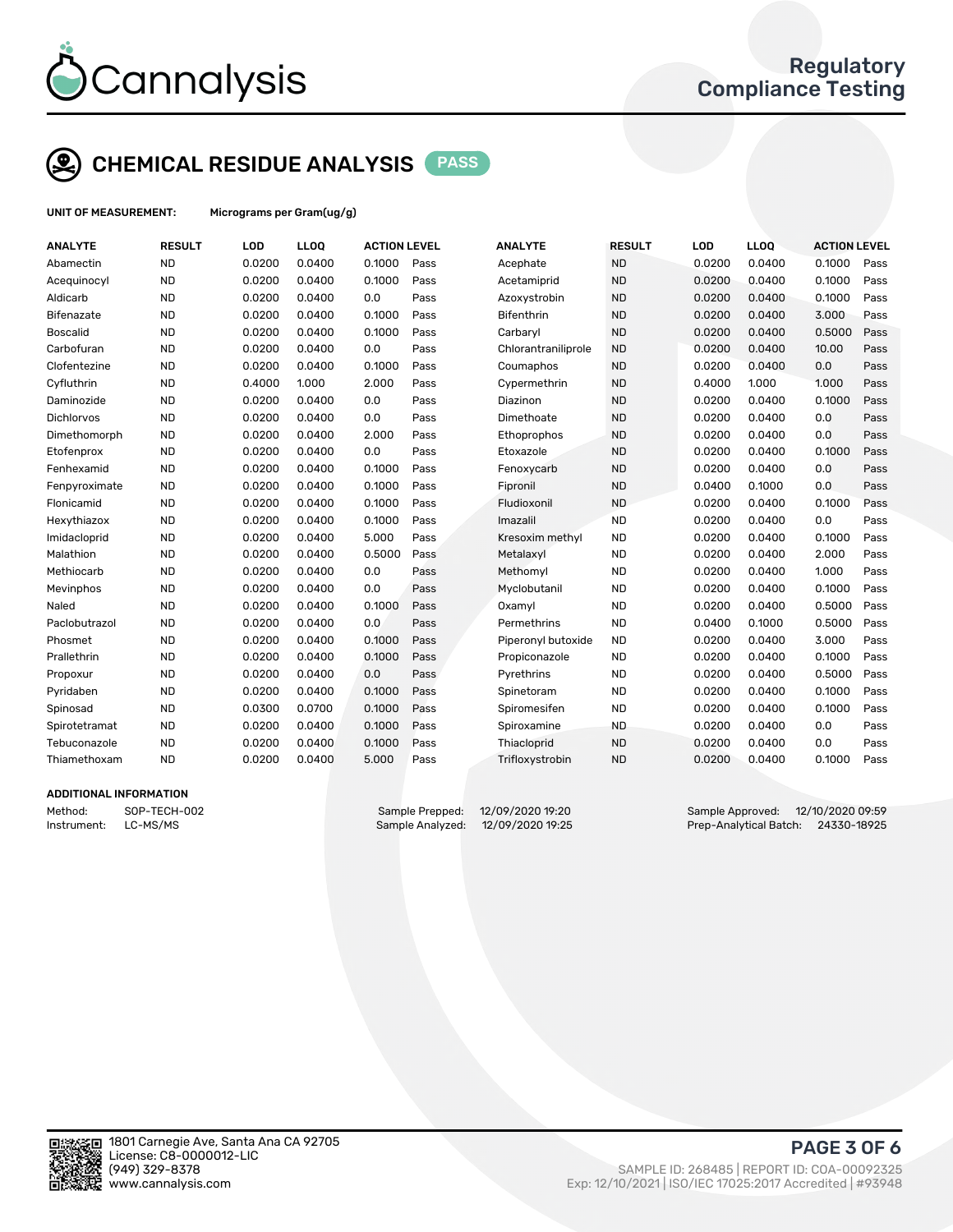

## CHEMICAL RESIDUE GC ANALYSIS PASS

| UNIT OF MEASUREMENT: | Microgra |
|----------------------|----------|
|                      |          |

ms per Gram(ug/g)

| <b>ANALYTE</b>                                          | <b>RESULT</b>            | LOD    | <b>LLOO</b> | <b>ACTION LEVEL</b> |                                     | <b>ANALYTE</b>                       | <b>RESULT</b> | <b>LOD</b>       | <b>LLOO</b>            | <b>ACTION LEVEL</b>             |      |
|---------------------------------------------------------|--------------------------|--------|-------------|---------------------|-------------------------------------|--------------------------------------|---------------|------------------|------------------------|---------------------------------|------|
| Captan                                                  | <b>ND</b>                | 0.1000 | 0.2000      | 0.7000              | Pass                                | Chlordane                            | <b>ND</b>     | 0.0109           | 0.0136                 | 0.0                             | Pass |
| Methyl parathion                                        | <b>ND</b>                | 0.0400 | 0.1000      | 0.0                 | Pass                                | <b>PCNB</b>                          | <b>ND</b>     | 0.0200           | 0.0400                 | 0.1000                          | Pass |
| Chlorfenapyr                                            | <b>ND</b>                | 0.0800 | 0.1000      | 0.0                 | Pass                                | Chlorpyrifos                         | <b>ND</b>     | 0.0800           | 0.1000                 | 0.0                             | Pass |
| <b>ADDITIONAL INFORMATION</b><br>Method:<br>Instrument: | SOP-TECH-010<br>GC-MS/MS |        |             |                     | Sample Prepped:<br>Sample Analyzed: | 12/09/2020 19:20<br>12/09/2020 19:25 |               | Sample Approved: | Prep-Analytical Batch: | 12/10/2020 15:52<br>24331-18926 |      |
|                                                         |                          |        |             |                     |                                     |                                      |               |                  |                        |                                 |      |

## RESIDUAL SOLVENT ANALYSIS PASS

UNIT OF MEASUREMENT: Micrograms per Gram(ug/g)

| <b>ANALYTE</b>    | <b>RESULT</b>                                                                                                                                                                          | LOD    | <b>LLOO</b> | <b>ACTION LEVEL</b> |      | <b>ANALYTE</b>           | <b>RESULT</b> | LOD    | <b>LLOO</b> | <b>ACTION LEVEL</b> |      |
|-------------------|----------------------------------------------------------------------------------------------------------------------------------------------------------------------------------------|--------|-------------|---------------------|------|--------------------------|---------------|--------|-------------|---------------------|------|
| Acetone           | <lloo< td=""><td>5.000</td><td>250.0</td><td>5000</td><td>Pass</td><td>Acetonitrile</td><td><b>ND</b></td><td>5.000</td><td>50.00</td><td>410.0</td><td>Pass</td></lloo<>              | 5.000  | 250.0       | 5000                | Pass | Acetonitrile             | <b>ND</b>     | 5.000  | 50.00       | 410.0               | Pass |
| Benzene           | <b>ND</b>                                                                                                                                                                              | 0.5000 | 1.000       | 1.000               | Pass | <b>Butane</b>            | <b>ND</b>     | 76.80  | 96.00       | 5000                | Pass |
| Chloroform        | <b>ND</b>                                                                                                                                                                              | 0.5000 | 1.000       | 1.000               | Pass | Ethanol                  | <b>ND</b>     | 10.00  | 50.00       | 5000                | Pass |
| Ethyl Acetate     | <b>ND</b>                                                                                                                                                                              | 5.000  | 50.00       | 5000                | Pass | <b>Ethyl Ether</b>       | <b>ND</b>     | 25.00  | 50.00       | 5000                | Pass |
| Ethylene oxide    | <b>ND</b>                                                                                                                                                                              | 0.5000 | 1.000       | 1.000               | Pass | Heptane                  | <b>ND</b>     | 1.000  | 5.000       | 5000                | Pass |
| Hexane            | <lloo< td=""><td>0.5000</td><td>5.000</td><td>290.0</td><td>Pass</td><td><b>Isopropyl Alcohol</b></td><td><b>ND</b></td><td>5.000</td><td>50.00</td><td>5000</td><td>Pass</td></lloo<> | 0.5000 | 5.000       | 290.0               | Pass | <b>Isopropyl Alcohol</b> | <b>ND</b>     | 5.000  | 50.00       | 5000                | Pass |
| Methanol          | <b>ND</b>                                                                                                                                                                              | 10.00  | 50.00       | 3000                | Pass | Methylene chloride       | <b>ND</b>     | 0.5000 | 1.000       | 1.000               | Pass |
| Pentane           | <lloo< td=""><td>1.000</td><td>50.00</td><td>5000</td><td>Pass</td><td>Propane</td><td><b>ND</b></td><td>16.00</td><td>20.00</td><td>5000</td><td>Pass</td></lloo<>                    | 1.000  | 50.00       | 5000                | Pass | Propane                  | <b>ND</b>     | 16.00  | 20.00       | 5000                | Pass |
| Toluene           | <b>ND</b>                                                                                                                                                                              | 0.5000 | 1.000       | 890.0               | Pass | Xvlenes                  | <b>ND</b>     | 6.000  | 100.0       | 2170                | Pass |
| Trichloroethylene | <b>ND</b>                                                                                                                                                                              | 0.2500 | 1.000       | 1.000               | Pass | 1.2-Dichloroethane       | <b>ND</b>     | 0.5000 | 1.000       | 1.000               | Pass |
|                   |                                                                                                                                                                                        |        |             |                     |      |                          |               |        |             |                     |      |

#### ADDITIONAL INFORMATION

Method: SOP-TECH-021 Sample Prepped: 12/09/2020 13:49 Sample Approved: 12/10/2020 13:26<br>Instrument: HS-GC-MS/FID Sample Analyzed: 12/09/2020 13:52 Prep-Analytical Batch: 24295-18900 Prep-Analytical Batch: 24295-18900



UNIT OF MEASUREMENT: Cycle Threshold (Ct)

| <b>ANALYTE</b> | <b>RESULT</b>              | LOD   | <b>LLOO</b> | <b>ACTION LEVEL</b> |                 | <b>ANALYTE</b>   | <b>RESULT</b> | LOD   | <b>LLOO</b>      |                  | <b>ACTION LEVEL</b> |
|----------------|----------------------------|-------|-------------|---------------------|-----------------|------------------|---------------|-------|------------------|------------------|---------------------|
| A.fumigatus    | <b>ND</b>                  | 33.00 | 0.0         | 0.0                 | Pass            | A. flavus        | <b>ND</b>     | 33.00 | 0.0              | 0.0              | Pass                |
| A. niger       | <b>ND</b>                  | 33.00 | 0.0         | 0.0                 | Pass            | A. terreus       | <b>ND</b>     | 33.00 | 0.0              | 0.0              | Pass                |
| <b>STEC</b>    | <b>ND</b>                  | 33.00 | 0.0         | 0.0                 | Pass            | Salmonella spp   | <b>ND</b>     | 33.00 | 0.0              | 0.0              | Pass                |
|                | ADDITIONAL INFORMATION     |       |             |                     |                 |                  |               |       |                  |                  |                     |
| Method:        | SOP-TECH-016, SOP-TECH-022 |       |             |                     | Sample Prepped: | 12/10/2020 06:13 |               |       | Sample Approved: | 12/10/2020 11:58 |                     |

Instrument: qPCR Sample Analyzed: 12/10/2020 06:16 Prep-Analytical Batch: 24322-18931

PAGE 4 OF 6

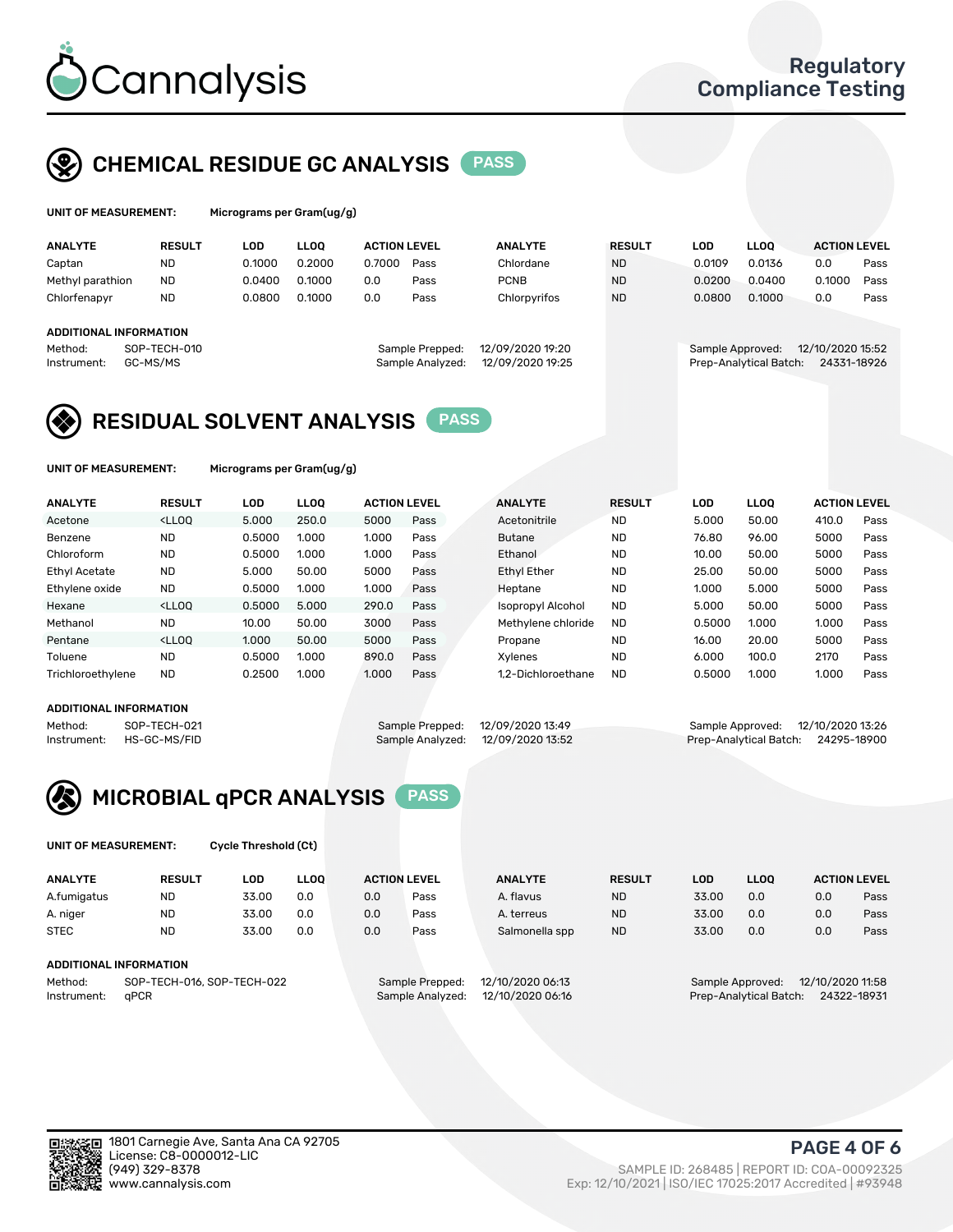



| UNIT OF MEASUREMENT: | Micrograms per Gram(ug/g) |
|----------------------|---------------------------|
|                      |                           |

| <b>ANALYTE</b>         | <b>RESULT</b>          | LOD.   | <b>LLOO</b> | <b>ACTION LEVEL</b>                 | <b>ANALYTE</b>                       | <b>RESULT</b>                                                                    | LOD              | <b>LLOO</b>            | <b>ACTION LEVEL</b>             |      |
|------------------------|------------------------|--------|-------------|-------------------------------------|--------------------------------------|----------------------------------------------------------------------------------|------------------|------------------------|---------------------------------|------|
| Arsenic                | <b>ND</b>              | 0.0200 | 0.0500      | 0.2000<br>Pass                      | Cadmium                              | <lloq< td=""><td>0.0050</td><td>0.0500</td><td>0.2000 Pass</td><td></td></lloq<> | 0.0050           | 0.0500                 | 0.2000 Pass                     |      |
| Lead                   | <b>ND</b>              | 0.0100 | 0.0500      | 0.5000<br>Pass                      | Mercury                              | <b>ND</b>                                                                        | 0.0030           | 0.0500                 | 0.1000                          | Pass |
| ADDITIONAL INFORMATION |                        |        |             |                                     |                                      |                                                                                  |                  |                        |                                 |      |
| Method:<br>Instrument: | SOP-TECH-013<br>ICP-MS |        |             | Sample Prepped:<br>Sample Analyzed: | 12/09/2020 13:49<br>12/10/2020 09:35 |                                                                                  | Sample Approved: | Prep-Analytical Batch: | 12/10/2020 13:56<br>24310-18939 |      |



| UNIT OF MEASUREMENT: |  |
|----------------------|--|
|----------------------|--|

Micrograms per Kilogram(ug/kg)

| <b>ANALYTE</b>          | <b>RESULT</b> | LOD   | <b>LLOO</b> | <b>ACTION LEVEL</b> |      | <b>ANALYTE</b> | <b>RESULT</b> | LOD   | <b>LLOO</b> | <b>ACTION LEVEL</b> |      |
|-------------------------|---------------|-------|-------------|---------------------|------|----------------|---------------|-------|-------------|---------------------|------|
| Aflatoxin B1            | <b>ND</b>     | 1.000 | 2.000       |                     | N/A  | Aflatoxin B2   | <b>ND</b>     | 2.000 | 5.000       |                     | N/A  |
| Aflatoxin G1            | <b>ND</b>     | 2.000 | 5.000       |                     | N/A  | Aflatoxin G2   | <b>ND</b>     | 2.000 | 5.000       |                     | N/A  |
| <b>Total Aflatoxins</b> | <b>ND</b>     | 10.00 | 14.00       | 20.00               | Pass | Ochratoxin A   | <b>ND</b>     | 1.000 | 2.000       | 20.00               | Pass |
|                         |               |       |             |                     |      |                |               |       |             |                     |      |

#### ADDITIONAL INFORMATION

Method: SOP-TECH-020 Sample Prepped: 12/09/2020 13:49 Sample Approved: 12/10/2020 15:50 Instrument: LC-MS/MS Sample Analyzed: 12/09/2020 14:01 Prep-Analytical Batch: 24289-18901

## FILTH & FOREIGN MATERIAL ANALYSIS PASS

UNIT OF MEASUREMENT: Filth and Foreign Matter (%, #/3g)

| <b>ANALYTE</b>                                              | <b>RESULT</b> | LOD. | <b>LLOO</b> | <b>ACTION LEVEL</b>                                                         |      | <b>ANALYTE</b> | <b>RESULT</b> | LOD                                                                           | <b>LLOO</b> | <b>ACTION LEVEL</b> |      |
|-------------------------------------------------------------|---------------|------|-------------|-----------------------------------------------------------------------------|------|----------------|---------------|-------------------------------------------------------------------------------|-------------|---------------------|------|
| IF RH ME                                                    | <b>ND</b>     | 0.0  | 0.0         | 1.000                                                                       | Pass | <b>IFM</b>     | <b>ND</b>     | 0.0                                                                           | 0.0         | 25.00               | Pass |
| Mold                                                        | <b>ND</b>     | 0.0  | 0.0         | 25.00                                                                       | Pass | <b>SSCD</b>    | <b>ND</b>     | 0.0                                                                           | 0.0         | 25.00               | Pass |
| ADDITIONAL INFORMATION                                      |               |      |             |                                                                             |      |                |               |                                                                               |             |                     |      |
| Method:<br>SOP-TECH-009<br>Instrument:<br>Visual Inspection |               |      |             | 12/09/2020 12:56<br>Sample Prepped:<br>12/09/2020 12:56<br>Sample Analyzed: |      |                |               | 12/09/2020 12:57<br>Sample Approved:<br>24306-18892<br>Prep-Analytical Batch: |             |                     |      |